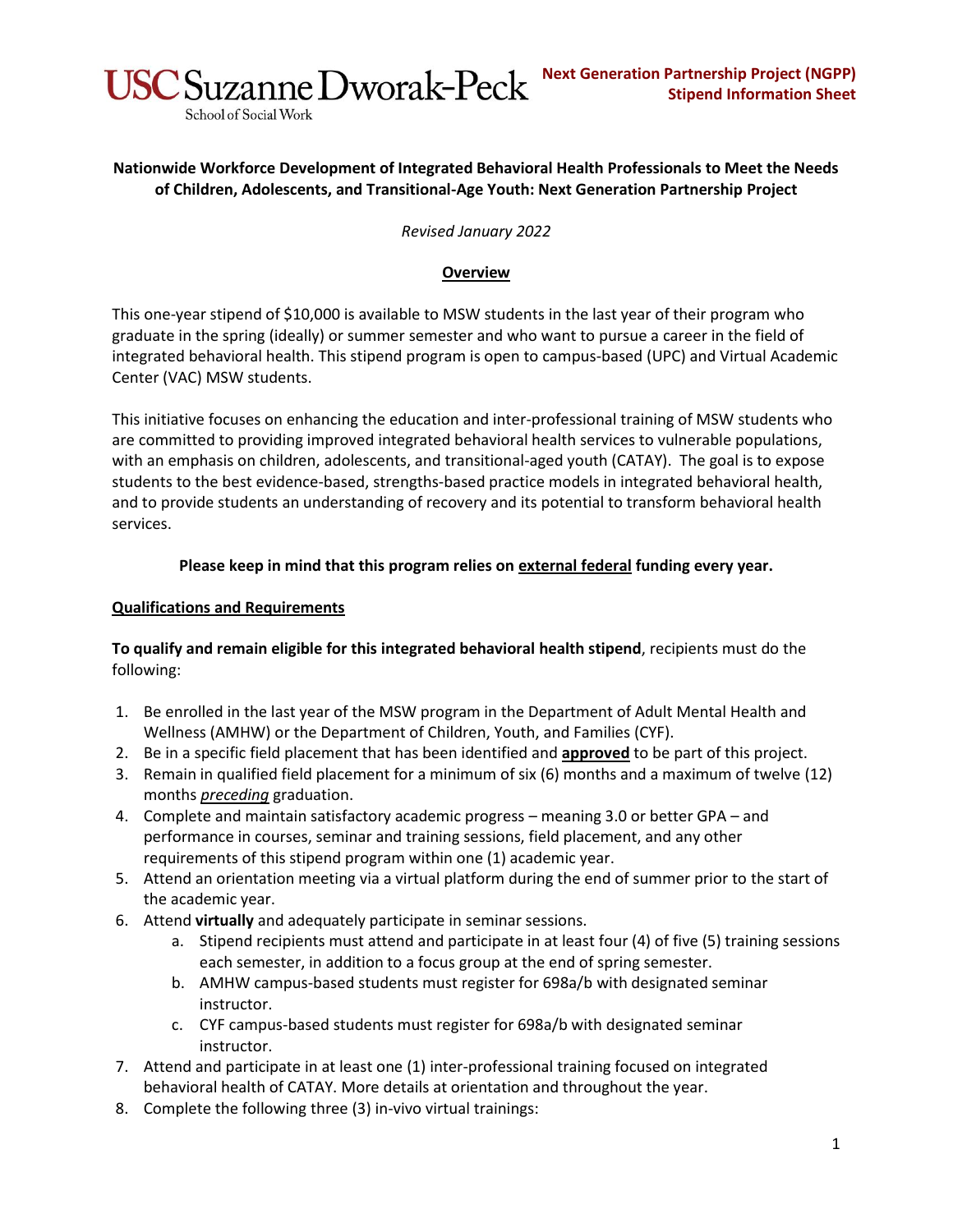- a. Screening, Brief Intervention, and Referral to Treatment (SBIRT)
- b. Trauma Informed Care (TIC)
- c. Best Practices in Telebehavioral Health Services (TBH)
- 9. Receive training as part of the MSW program, depending on the student's course of study, in at least three (3) of the following five treatment modalities:
	- a. Motivational Interviewing (MI)
	- b. Cognitive Behavior Therapy (CBT)
	- c. Problem Solving Therapy (PST)
	- d. Managing and Adapting Practice (MAP)
	- e. Feedback Informed Treatment (FIT)
- 10. Complete two (2) of the following electives as part of their MSW program:
	- a. SOWK 612 Psychopathology and Diagnosis of Mental Disorder
	- b. SOWK 615 Brief Therapy and Crisis Intervention
	- c. SOWK 617 Substance Related and Behavioral Addictive Behaviors and Recovery
	- d. SOWK 620 Social Work Practice with Transitional Youth
	- e. SOWK 624 Social Work and Juvenile Justice Settings
	- f. SOWK 666 Domestic Violence
	- g. SOWK 677 Mental Health Practice with Children and Adolescents
- 11. Attend and participate in a job fair to pursue employment at agencies providing integrated behavioral health services to youth.
- 12. Obtain a National Provider Identifier (NPI) number for the purpose of collecting post-graduation employment data.
- 13. Dual degree students must be able to complete all stipend program requirements but might receive a waiver not to take a second elective.

### *14. Must be a citizen of the United States, a non-citizen national of the United States or a foreign national who possesses a visa permitting permanent residence in the United States. a. Individuals on temporary or student visas are not eligible to participate.*

Please keep in mind that this is a comprehensive but not exhaustive list of all qualifications and requirements of this stipend program.

#### **Targeted Field Placements**

The following is a list of agencies **targeted** to offer the field placements eligible for the Next Generation Partnership Project (NGPP) stipends:

#### UPC

- AltaMed
- Children's Hospital, Los Angeles
- Kaiser Permanente, Los Angeles
- Learn4Life Charter Network
- Pacific Clinics
- US Vets
- USC Telehealth Clinic

# **This list is not exhaustive since many other agencies would qualify but they would need to be vetted and approved by a faculty coordination of the NGPP stipend program.**